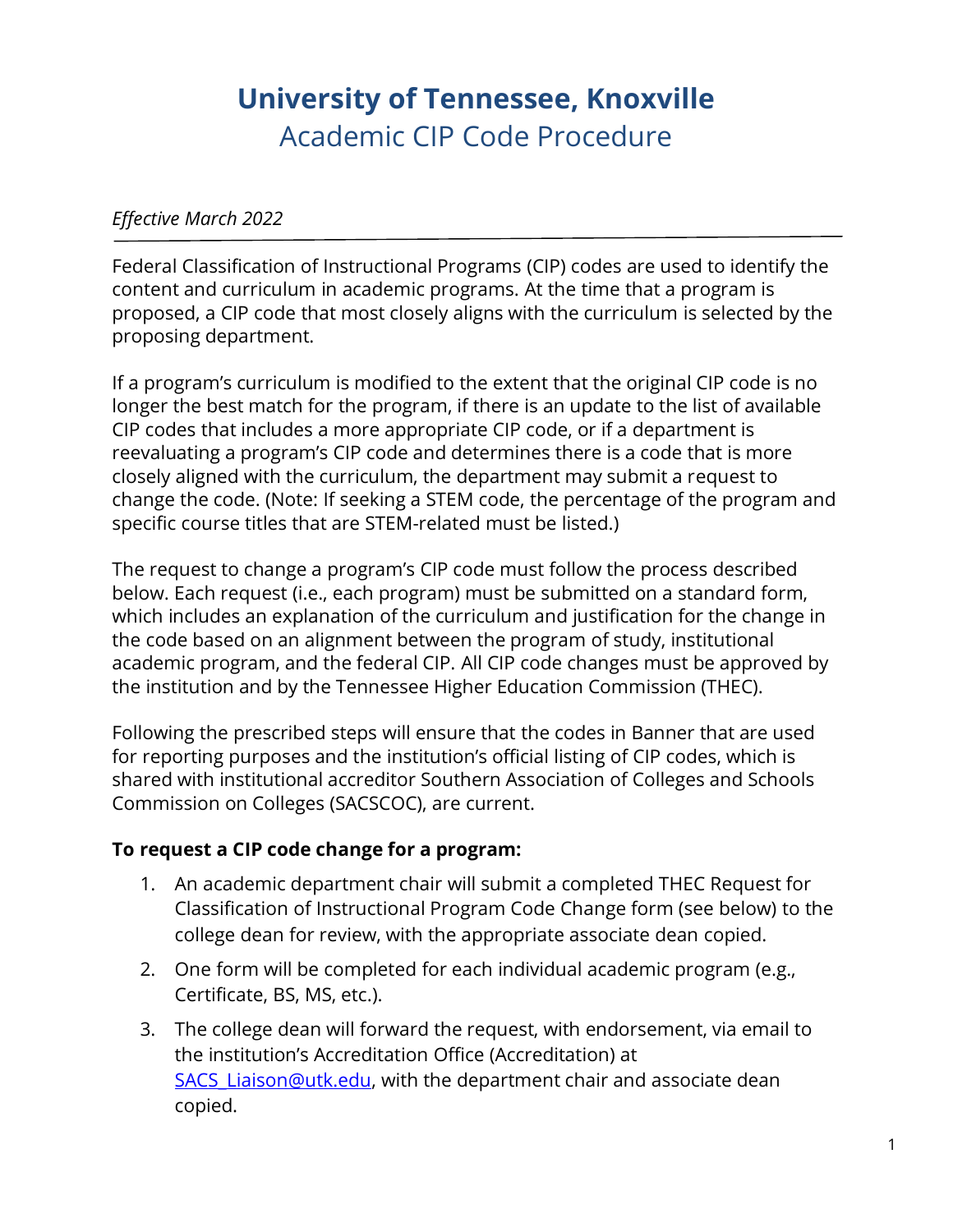- 4. Accreditation will forward the request form to the Vice Provost for Academic Affairs (VPAA) and the Dean of the Graduate School (Dean) for review.
- 5. The VPAA and Dean will review the request and notify Accreditation whether the request should be forwarded to the Office of the Provost or requires revision. If the request should be forwarded to the Office of the Provost, Accreditation will send the request, and any comments from the VPAA and Dean, to the Office of the Provost for consideration; and, if not, the request will be sent back to the requesting department for revision and resubmission. A revised request will be submitted to Accreditation to begin the process anew.
- 6. The Provost will approve or deny each request. Approved requests will be sent to Accreditation with the Provost's signature. Denied requests will be sent to Accreditation with an explanation; Accreditation will forward any denied request to the college dean.
- 7. Accreditation will send an approved request to the UT System THEC Liaison.
- 8. The THEC Liaison will send the request to THEC for approval.
- 9. THEC will notify the THEC Liaison of each request's approval or rejection.
- 10. The THEC Liaison will inform Accreditation of the THEC outcome.
- 11. Accreditation will send the THEC outcome to:
	- i. the requesting department,
	- ii. Vice Provost for Academic Affairs,
	- iii. Dean of the Graduate School,
	- iv. Registrar's Office (updates undergraduate program codes in Banner),
	- v. the Graduate School (updates graduate program codes in Banner),
	- vi. the Office of Institutional Reporting and Assessment (OIRA), for reporting purposes, and
	- vii. the Office of Information Technology (OIT), specifically [OIT\\_SIS\\_APPS@utk.edu](mailto:OIT_SIS_APPS@utk.edu) and [OIT\\_Data\\_Services@utk.edu.](mailto:OIT_Data_Services@utk.edu)
- 12. Accreditation will update the institution's official CIP Code List (found online at sacs.utk.edu under SACSCOC Reports and Correspondence/Substantive Change).